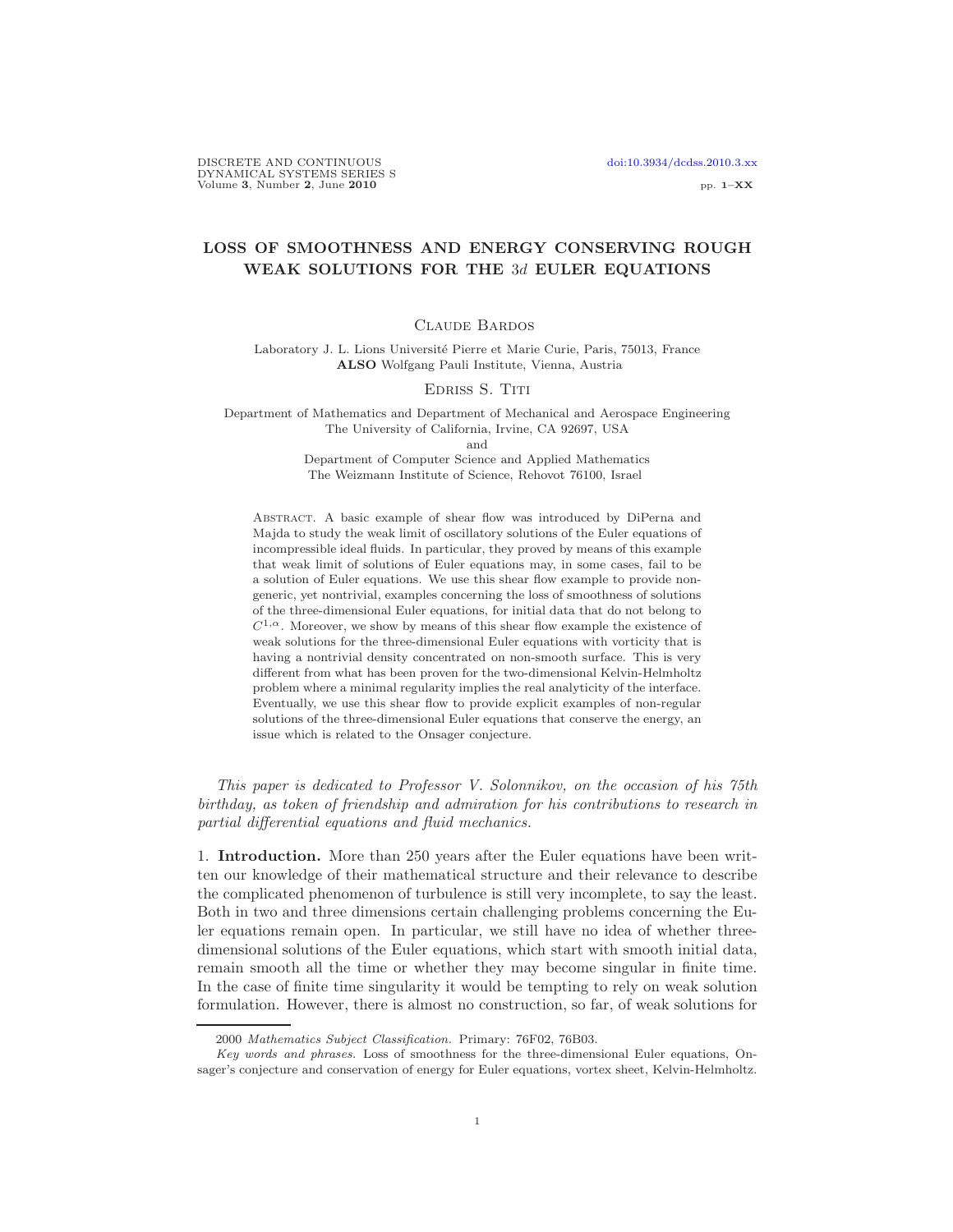a given initial value of the three-dimensional Euler equations. Moreover, defining an optimal functional space in which the three-dimensional problem is well-posed in the sense of Hadamard is also an important issue.

Configuration where the vorticity is concentrated, as a measure, on a curve (in  $2d$ ) or on a surface (in  $3d$ ) are called Kelvin-Helmholtz flows. They seem to play a rôle in numerical simulations and in the description of turbulence. However, mathematical analysis and experiments show that in  $2d$  these configurations are extremely unstable. The main reason for this instability being that the density of vorticity generates a nonlinear elliptic problem (see, e.g., [\[11\]](#page-12-0), [\[14\]](#page-12-1), [\[29\]](#page-12-2) and references therein).

Let us observe that the conservation of energy in the 3d Euler equations is always formally true. However, physical intuition and scaling argument, i.e. the Kolmogorov Obukhov law, lead to the idea that non conservation of energy in the three-dimensional Euler equations would be intimately related to the loss of regularity. Therefore, Onsager [\[22\]](#page-12-3) conjectured the existence of a threshold in the regularity of the 3d Euler equations that would distinguish between solutions which conserve energy and solutions which might dissipate energy.

For the above reasons we believe that the detailed study of explicit examples remains extremely insightful and useful. Therefore, this contribution is devoted to new information that can be obtained from the study of the example of shear flow that was introduced by DiPerna and Majda [\[10\]](#page-12-4).

For simplicity we will consider solutions of Euler equations defined in a domain  $\Omega$  which will denote either the whole space  $\mathbb{R}^3$ , or the torus  $(\mathbb{R}/\mathbb{Z})^3$  when in the latter case the solutions are subject to periodic boundary conditions of period 1.

<span id="page-1-1"></span>Observe that when the functions  $u_1$  and  $u_3$  are smooth the vector field

$$
u(x,t) = (u_1(x_2), 0, u_3(x_1 - tu_1(x_2)))
$$
\n(1)

is an obvious solution of the 3d incompressible Euler equations of inviscid (ideal) fluids:

$$
\partial_t u + \nabla \cdot (u \otimes u) = -\nabla p \text{ and } \nabla \cdot u = 0,
$$
\n(2)

<span id="page-1-0"></span>with  $p = 0$ , i.e. this is a pressureless flow. When defined on the torus  $(\mathbb{R}/\mathbb{Z})^3$  such solutions have finite time-independent energy, that is

$$
\frac{d}{dt} \int_{(\mathbb{R}/\mathbb{Z})^3} |u(x,t)|^2 dx = 0.
$$
\n(3)

It is worth stressing that the following observation will be essential for the remainder of this paper. Specifically, we observe that the above properties remain true under much weaker assumption on the vector field  $u(x,t)=(u_1(x_2), 0, u_3(x_1$  $tu_1(x_2)$ , provided the notion of weak solution is used.

<span id="page-1-2"></span>**Definition 1.1.** A vector field  $u \in L^2_{loc}(\Omega \times [0, \infty))$  is a weak solution of the Euler equations [\(2\)](#page-1-0) with initial data

$$
u_0 \in L^2_{\text{loc}}(\Omega), \quad \nabla \cdot u_0 = 0,
$$

<span id="page-1-3"></span>if u is divergence free, in the sense of distributions in  $\Omega \times [0,\infty)$ , and if for any divergence free vector field of test functions  $\phi \in C_c^{\infty}(\Omega \times [0, \infty))$  one has:

$$
\int_{\Omega \times [0,\infty)} [u \cdot \partial_t \phi + \langle u \otimes u, \nabla \phi \rangle] dx dt = \int_{\Omega} u_0(x) \cdot \phi(x,0) dx.
$$
 (4)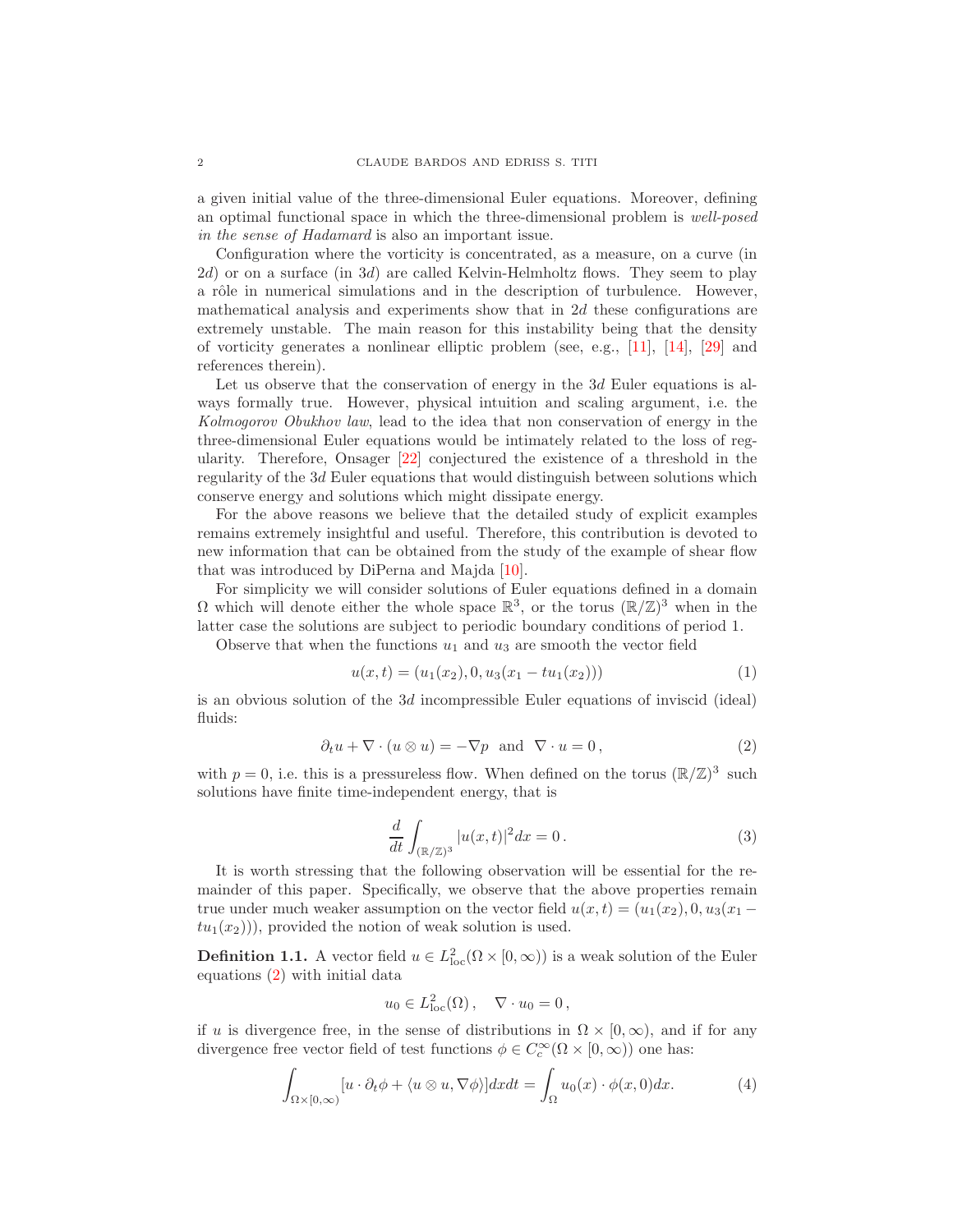**Theorem [1](#page-1-1).2.** (i) Let  $u_1, u_3 \in L^2_{loc}(\mathbb{R})$ , then the shear flow defined by (1) is a weak solution of the Euler equations, in the sense of Definition [1.1,](#page-1-2) in  $\Omega = \mathbb{R}^3$ .

(ii) Let  $u_1, u_3 \in L^2(\mathbb{R}/\mathbb{Z})$  $u_1, u_3 \in L^2(\mathbb{R}/\mathbb{Z})$  $u_1, u_3 \in L^2(\mathbb{R}/\mathbb{Z})$  then the shear flow defined by (1) is a weak solution of the Euler equations, in the sense of Definition [1.1,](#page-1-2) in  $\Omega = (\mathbb{R}/\mathbb{Z})^3$ . Furthermore, in this case the energy of this solution is constant.

The proof of the above statements follows from a lemma, which is deduced from the Fubini theorem. Below we state, without a proof, the periodic case version of such a Lemma.

**Lemma 1.3.** Let  $\Omega = ((\mathbb{R}/\mathbb{Z}))^3$ ,  $u_1, u_3 \in L^2((\mathbb{R}/\mathbb{Z}))$ , then for every test functions  $\phi_i \in C^{\infty}(\mathbb{R}/\mathbb{Z})$ , for  $i = 1, 2, 3$ , and  $\phi_4 \in C_c^{\infty}([0, \infty))$  the following standard formula

$$
\int_{\Omega \times [0,\infty)} u_3(x_1 - tu_1(x_2))\phi_1(x_1)\phi_2(x_2)\phi_3(x_3)\phi_4(t)dx_1dx_2dx_3dt
$$
\n
$$
= \int_{\Omega \times [0,\infty)} u_3(x_1)\phi_1(x_1 + tu_1(x_2))\phi_2(x_2)\phi_3(x_3)\phi_4(t)dx_1dx_2dx_3dt \qquad (5)
$$

is valid.

DiPerna and Majda introduced the shear flow [\(1\)](#page-1-1) in their seminal paper [\[10\]](#page-12-4) to construct a family of oscillatory solutions of the 3d Euler equations whose weak limit does not satisfy the Euler equations. In this paper we will investigate other properties of this shear flow in order to address issues related to the questions of well-posedness, stability of solutions whose vorticity contains density functions that are concentrated on surfaces (this problem being closely related to the Kelvin-Helmholtz problem), and conservation of energy (Onsager conjecture [\[22\]](#page-12-3)). It is worth mentioning that this shear flow was also investigated by Yudovich [\[30\]](#page-12-5) to show that the vorticity grows to infinity, as  $t \to \infty$ , which he calls gradual loss of smoothness. This is a completely different notion of loss of smoothness than the one presented in Theorem [2.2](#page-3-0) below, where we show the instantaneous loss of smoothness of the solutions for certain class of initial data.

<span id="page-2-2"></span>2. Instability of Cauchy problem and loss of smoothness. Most of the basic existing results for the initial value problem concerning the Euler equations [\(2\)](#page-1-0) rely on the expression of this solution in term of the vorticity,  $\omega = \nabla \wedge u$ , which satisfies in  $\mathbb{R}^n$ , for  $n = 2, 3$ , the equivalent system (under the appropriate boundary conditions at infinity) of equations:

$$
\partial_t \omega + u \cdot \nabla \omega = \omega \cdot \nabla u \,, \tag{6}
$$

$$
\nabla \cdot u = 0, \nabla \wedge u = \omega. \tag{7}
$$

<span id="page-2-0"></span>Equation [\(7\)](#page-2-0) defines u in term of  $\omega$ , which is given (in  $\mathbb{R}^n$ , for  $n = 2, 3$ ) by the Biot-Savart law; that is  $u = K(\omega)$  where K is a pseudo-differential operator of order  $-1$ . Therefore, in this case the map  $\omega \mapsto \nabla u$  is an operator of order 0. As it is well known, equation [\(6\)](#page-2-0) seems to share some similarity with the Riccati equation

$$
y' = Cy^2
$$
 whose solution is  $y(t) = \frac{y(0)}{1 - Cty(0)}$ , (8)

<span id="page-2-1"></span>which blows up in finite time for every  $y(0) > 0$ . There is not enough justification for this similarity to deduce from [\(8\)](#page-2-1) some blow up property for the Euler equations.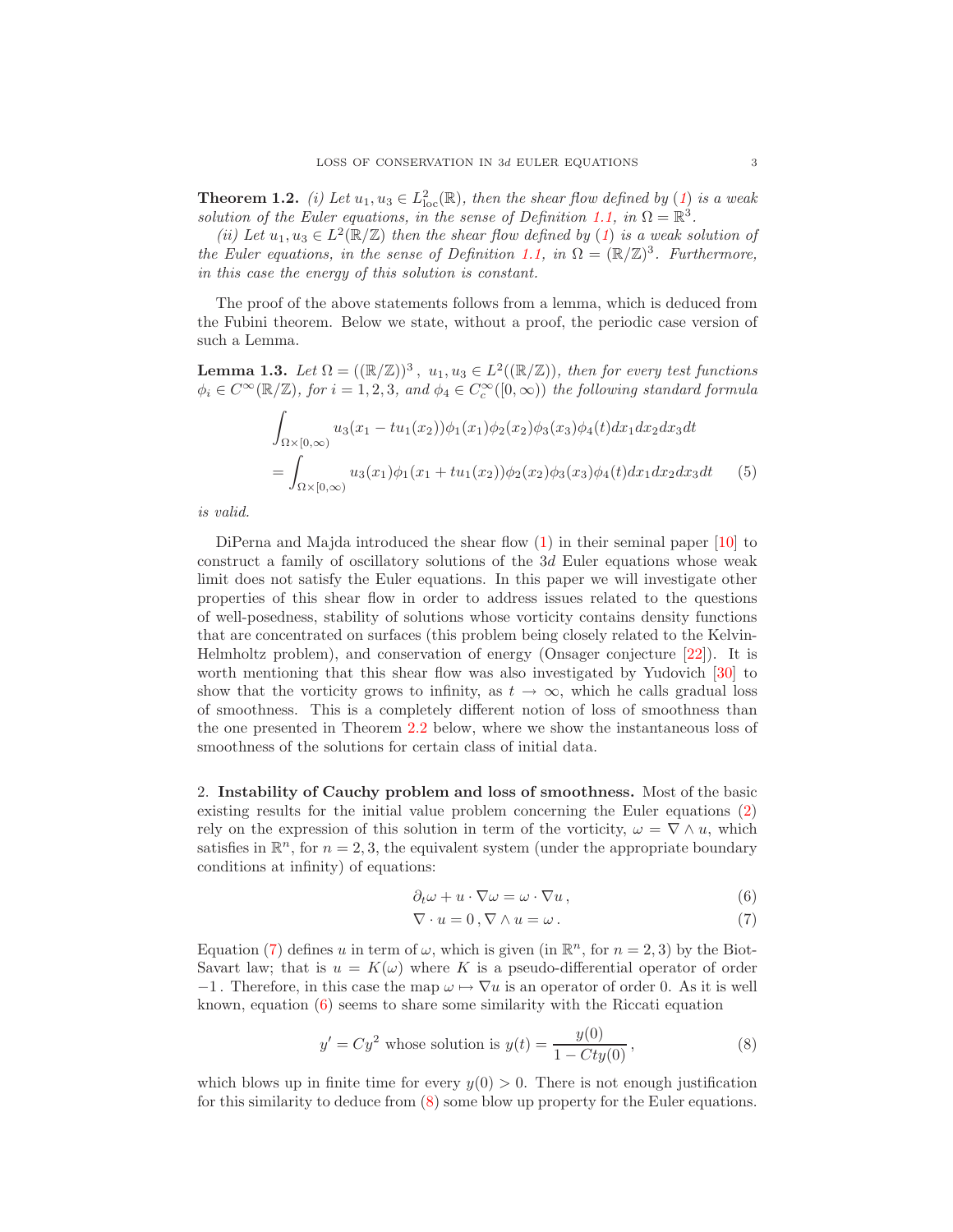However, one can deduce some local in time existence and stability results in any appropriate norm  $\|.\|$  which satisfies the relation:

$$
\|\omega \cdot \nabla u\| = \|\omega \cdot \nabla (K(\omega))\| \le C \|\omega\|^2. \tag{9}
$$

On the one hand, the operator K is not continuous from  $C^0$  to  $C^1$ , therefore the  $L^{\infty}$ norm is not appropriate for this scenario. On the other hand, the Hölder norms, i.e.  $\omega \in C^{0,\alpha}$  or  $u \in C^{1,\alpha}$ , for  $\alpha \in (0,1]$ , are convenient. With the standard Sobolev estimates the norm  $H^s$ , for  $s > \frac{5}{2}$ , i.e.  $\omega \in H^{s-1}$  or  $u \in H^s$ , would also be convenient (and leads, by virtue of common functional analysis tools, to slightly simpler proofs, see, e.g.  $[20]$ . This is fully consistent with the fact that  $H^s$ , for  $s > \frac{5}{2}$ , is continuously imbedded in  $C^{1,s-\frac{5}{2}}$ .

With this classical observations in mind we recall the following facts (see also the recent surveys for more details  $[1]$  and  $[6]$ :

- (i) For initial data  $u(x, 0) = u_0(x)$  in  $C^{1,\alpha}$  the Euler equations [\(2\)](#page-1-0) has a unique local in time solution  $u(x, t)$  in  $C^{1,\alpha}$  (cf. [\[16\]](#page-12-7)). The same result is valid for initial data in  $H^s$ , for  $s > \frac{5}{2}$  (cf. [\[2\]](#page-11-2), [\[20\]](#page-12-6)). Moreover, this unique solution conserves the energy. In spite of the fact that the above results imply the short time control of the  $L^{\infty}$  norm of the vorticity (which seems to be the relevant quantity) one has the following complementary statement established in [\[2\]](#page-11-2) (see also [\[20\]](#page-12-6)). For every initial data  $u(x, 0)$  in  $C^{1,\alpha}$  or in  $H^s$ , for  $s >$  $\frac{5}{2}$ , the solution of the three-dimensional Euler equations exists and depends continuously on the initial data, for as long as the time integral of the  $L^{\infty}$ norm of the vorticity remains bounded.
- (ii) Following [\[8\]](#page-12-8) one can prove (in any space dimension) the existence of initial data  $u_0 \in L^2(\Omega)$  (not explicitly constructed) for which the Cauchy problem has, with the same initial data, an infinite family of weak solutions of the Euler equations: a residual set in the space  $C(\mathbb{R}_t; L^2_{weak}(\Omega))$ .
- (iii) Eventually one does not know the existence of a 3d regular (say in  $C^{1,\alpha}$ ) solution of the Euler equations that becomes singular in a finite time (blow up problem).

The shear flow  $(1)$  has also been used by DiPerna and Lions [\[17\]](#page-12-9), and by [\[30\]](#page-12-5), as an example to demonstrate some issues related to the instability of the solutions of the three-dimensional Euler equations. In particular, DiPerna and Lions (cf. [\[17\]](#page-12-9) page 124) have established the following

**Theorem 2.1** (DiPerna-Lions). For every  $p > 1$ ,  $T > 0$  and  $M > 0$  given there exists a smooth shear flow solution of the form [\(1\)](#page-1-1) for which  $||u(x, 0)||_{W^{1,p}} = 1$  and  $||u(x,T)||_{W^{1,p}} > M.$ 

In fact the proof of this theorem that has been presented in [\[1\]](#page-11-0) (Proposition 3.1) shows that, for every  $p \geq 1$ , there exist shear flow solutions of the form [\(1\)](#page-1-1) with  $u(x, 0) \in W^{1,p}$  and  $u(x, t) \notin W^{1,p}$  for any  $t \neq 0$ . Here, we show, in addition, the instantaneous loss of smoothness of weak solutions for the  $3d$  Euler equations with initial data in the Hölder space  $C^{0,\alpha}$ , with  $\alpha \in (0,1)$ . This underlines the rôle of the space  $C^1$  as the *critical space* for short time well-posedness of the 3d Euler equations; namely: for initial data more regular than  $C^1$ , say in  $C^{1,\beta}$ , with  $\beta \in (0, 1]$ , one has well-posedness for the 3d Euler equations, and for less regular initial data, specifically initial data in  $C^{0,\alpha}$ , with  $\alpha \in (0,1)$ , one has ill-posedness.

<span id="page-3-0"></span>**Theorem 2.2.** (i) For  $u_1(x), u_3(x) \in C^{1,\alpha}$ , with  $\alpha \in (0,1]$ , the shear flow solution [\(1\)](#page-1-1) is in  $C^{1,\alpha}$ , for all  $t \in \mathbb{R}$ .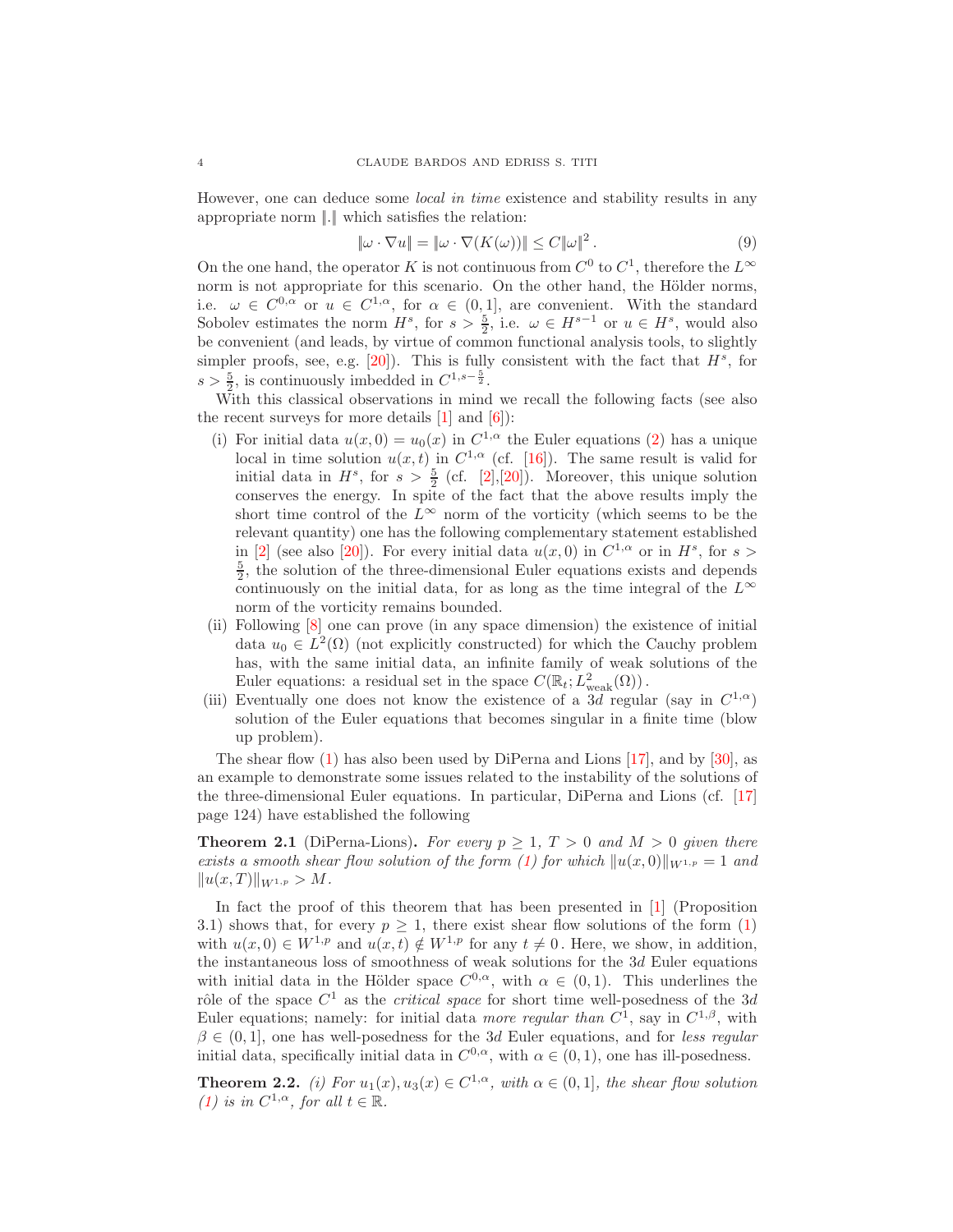(ii) For  $u_1(x), u_3(x) \in C^{0,\alpha}$ , with  $\alpha \in (0,1)$ , the shear flow solution [\(1\)](#page-1-1) is always in  $C^{0,\alpha^2}$ .

(iii) There exist shear flow solutions, of the form  $(1)$ , which for  $t = 0$  belong to  $C^{0,\alpha}$ , for some  $\alpha \in (0,1)$ , and which for  $t \neq 0$  do not belong to  $C^{0,\beta}$  for any  $\beta > \alpha^2$ .

Proof. Observe first that in (i) the evolution of regularity concerns only the component  $u_3$  ( $u_1$  remains t independent). The statement (i) is trivial, but it is worth noticing as it shows that our analysis is in line with the classical results of [\[16\]](#page-12-7). To prove (ii) we write

$$
\frac{|u_3(x_1 - tu_1(x_2 + h)) - u_3(x_1 - tu_1(x_2))|}{h^{\alpha^2}}
$$
\n
$$
= \frac{|u_3(x_1 - tu_1(x_2 + h)) - u_3(x_1 - tu_1(x_2))|}{|tu_1(x_2 + h) - tu_1(x_2)|^{\alpha}} \left( \frac{|tu_1(x_2 + h) - tu_1(x_2)|}{h^{\alpha}} \right)^{\alpha}
$$
\n
$$
\leq |t|^{\alpha} \|u_3\|_{0,\alpha} \|u_1\|_{0,\alpha}^{\alpha}.
$$
\n(10)

For the point (iii) of the statement one introduces two periodic functions  $u_1(\xi)$ and  $u_3(\xi)$  which near the point  $\xi = 0$  coincide with the function  $|\xi|^{\alpha}$ . Consequently, for every given t and for  $x_1$  and  $x_2$  small enough,  $u_3(x_1 - tu_1(x_2))$  coincides with the function

$$
|x_1-t|x_2|^{\alpha}|^{\alpha}.
$$

In particular, for t given, and for  $(x_1, x_2, x_3) = (0, x_2, x_3)$ , with  $x_2$  small enough, one has

$$
u_3(x_1 - tu_1(x_2)) = |t|^{\alpha} |x_2|^{\alpha^2},
$$

<span id="page-4-1"></span>and the conclusion follows.

**Remark 1.** P.G. Lemarié-Rieusset observed (private communication) that the criticality aspect of the space  $C^1$ , in the above context, can be sharpened by considering the Besov and the Triebel-Lizorkin spaces,  $B_{p,q}^s$  and  $F_{p,q}^s$ , respectively. Indeed, one has, on the one hand, the inclusions (see, e.g., [\[15\]](#page-12-10) and [\[28\]](#page-12-11))

$$
C^{1,\alpha} = B^{1+\alpha}_{\infty,\infty} \subset B^1_{\infty,1} \subset C^1 \subset F^1_{\infty,2} \subset B^1_{\infty,\infty} \subset B^{\beta}_{\infty,\infty} = C^{0,\beta},\tag{11}
$$

for all  $\alpha \in (0,1]$  and  $\beta \in (0,1)$ . On the one hand, the short time well-posedness of the 3d Euler equations has been recently proven in the space  $B_{\infty,1}^1$  by Pak and Park [\[23\]](#page-12-12), and on the other hand, calculations inspired by the above proof lead to the construction of shear flows  $u(x, t)$ , of the form  $(1)$ , which satisfy:

$$
u(x,0) \in F_{\infty,2}^1 \text{ and for all } t \neq 0 \ u(x,t) \notin F_{\infty,2}^1;
$$
  
or 
$$
u(x,0) \in B_{\infty,\infty}^1 \text{ and for all } t \neq 0 \ u(x,t) \notin B_{\infty,\infty}^1.
$$

The details of this analysis and further applications will be reported in a forthcoming paper.

<span id="page-4-0"></span>3. Vorticity Surface density for shear flow and the Kelvin-Helmholtz problem. For 2d Euler equations existence of a weak solutions, with a given single signed Radon measure initial data for the vorticity density which is supported on a curve, has been established by Delort [\[9\]](#page-12-13). The condition on the sign of the vorticity has later been slightly relaxed [\[19\]](#page-12-14). There is no such theorem in 3d case and the only available result for initial data having a density of vorticity concentrated on a surface is a local in time existence and uniqueness result under very restrictive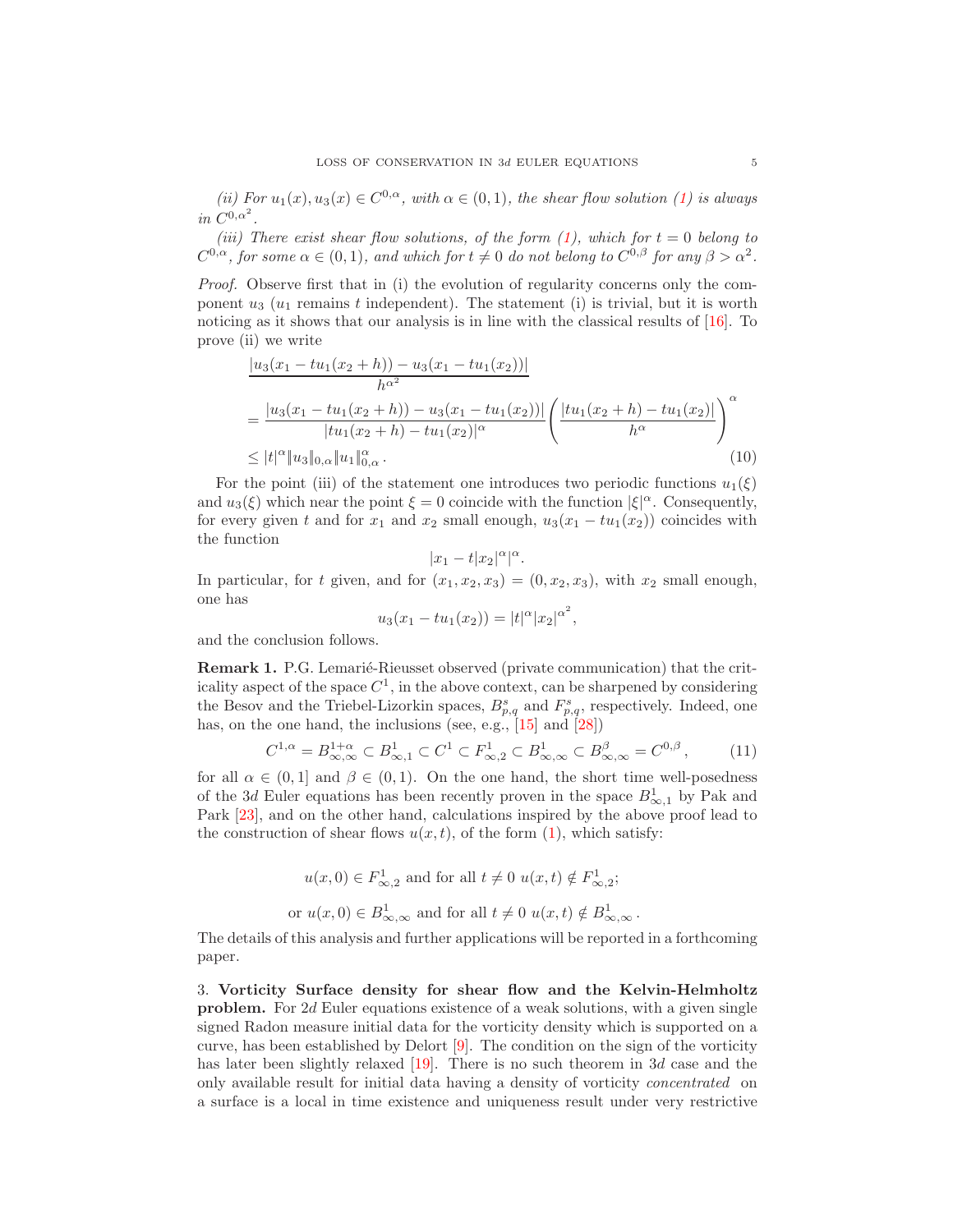analyticity hypothesis (see [\[27\]](#page-12-15)). As a consequence it may be interesting to exhibit two examples of shear flows with nontrivial surface density that would emphasize the difference between the 2d and 3d situations.

### Example 1

To present a vorticity concentrated on a surface for the shear flow  $(1)$  then it has to be of the following form

$$
u_1(s) = \begin{cases} \alpha_1 & \text{for } s < \xi_2 \\ \beta_1 & \text{for } s > \xi_2 \end{cases} \quad \text{and} \quad u_3(s) = \begin{cases} \alpha_3 & \text{for } s < \xi_1 \\ \beta_3 & \text{for } s > \xi_1 \end{cases}
$$

for some fixed real parameters  $\alpha_1, \alpha_3, \beta_1, \beta_3, \xi_1, \xi_2$ , satisfying  $\alpha_1 \geq \beta_1$  and  $\alpha_3 \neq \beta_3$ . The vorticity is therefore concentrated on the singular surface:

$$
\Sigma(t) = \{(x_1, x_2, x_3) | x_2 = \xi_2\} \cup \{(x_1, x_2, x_3) | x_1
$$
  
= $\xi_1 + t\alpha_1, x_2 \le \xi_2\} \cup \{(x_1, x_2, x_3) | x_1 = \xi_1 + t\beta_1, x_2 \ge \xi_2\}.$ 

#### Example 2

In 3d with the following configuration

$$
u_3(s) = \begin{cases} 1 & \text{for } x < 0 \\ 0 & \text{for } x > 0 \end{cases}
$$
 (12)

,

and  $y = u_2(s)$  is a  $C^1$  curve, the shear flow:

$$
u(x) = (u_1(x_2), 0, u_3(x_1 - tu_1(x_2)))
$$

is a weak solution of the 3d Euler equations with a singular vorticity which is concentrated on the surface

$$
\Gamma(t) = \{(x_1, x_2, x_3) | x_1 = tu_1(x_2)\}
$$

and is given by:

$$
\omega(x,t) = \left(-t \frac{\partial_{x_2} u_1}{(|t \partial_{x_2} u_1|^2 + 1)^{\frac{1}{2}}} \otimes \delta_{\Gamma(t)}, \frac{1}{(|t \partial_{x_2} u_1|^2 + 1)^{\frac{1}{2}}} \otimes \delta_{\Gamma(t)}, -\partial_{x_2} u_1(x_2)\right).
$$

The discussion below, concerning the difference between the 2d and 3d Kelvin-Helmholtz problem, is motivated, among other things, by the following remark.

Remark 2. Example 1 is a solution of the 3d Euler equations with a density of vorticity concentrated on a surface with corners. It is unknown whether the construction of the same type of configuration is possible in 2d case. In Example 2 the function  $x_2 \mapsto u_1(x_2)$  does not need to be more regular than  $C^1$  to sustain a  $C<sup>1</sup>$  vorticity surface density of the corresponding shear flow solution of the 3d Euler equations. Moreover, no matter how regular this surface is initially its regularity will be preserved by the dynamics. Furthermore, and by virtue of Theorem [1.2,](#page-1-3) both examples are weak solutions of the 3d Euler equations, and when considered in torus  $(\mathbb{R}/\mathbb{Z})^3$  they both conserve energy.

In an attempt to understand the effect of the dimension it seems appropriate to compare Example 2 with classical results concerning the Kelvin-Helmholtz problem.

As we have mentioned in the introduction the Kelvin-Helmholtz problem corresponds to the situation where the vorticity is concentrated on a moving orientable curve in  $r(t, \lambda)$ , in 2d, parameterized by a parameter  $\lambda \in \mathbb{R}$ , or on a moving orientable surface  $r(t, \lambda, \mu)$ , in 3d, parameterized by the parameters  $(\lambda, \mu) \in \mathbb{R}^2$ .

We assume that the curves or the surfaces are  $C<sup>1</sup>$  orientable manifolds, denoted by  $\Gamma(t)$ , with unit normal  $\vec{n}$ . For  $x \notin \Gamma(t)$ , the velocity u can be expressed explicitly in term of the vorticity by the following Biot-Savart formulas: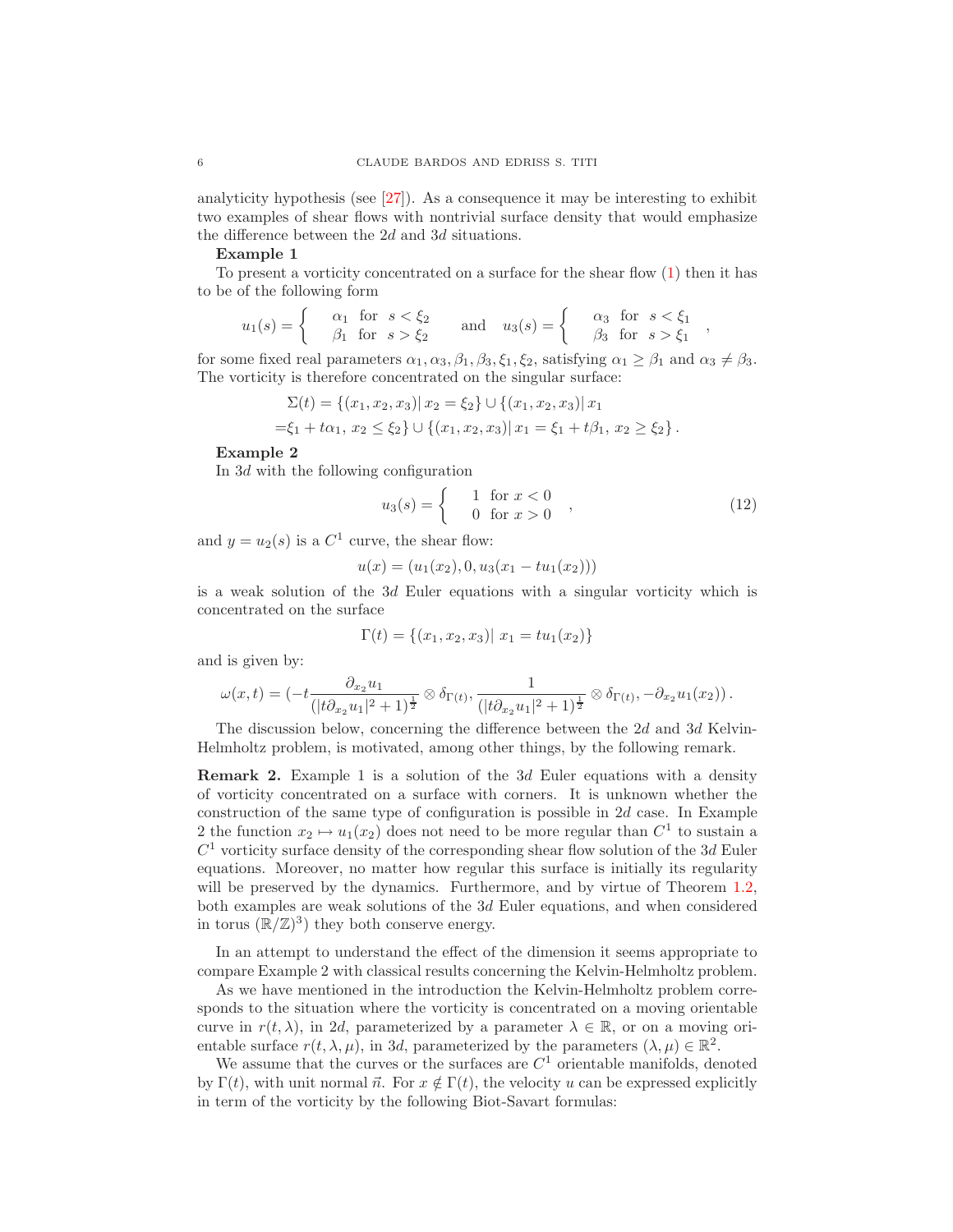$$
u(x,t)
$$
\n
$$
= \begin{cases}\n\frac{1}{2\pi} R_{\frac{\pi}{2}} \int \frac{x - r(t,\lambda')}{|x - r(t,\lambda')|^2} \tilde{\omega}(t, r(t,\lambda')) |\partial_{\lambda} r(t,\lambda')| d\lambda' \text{ in } 2d, \\
-\frac{1}{4\pi} \int \frac{x - r(t,\lambda',\mu')}{|x - r(t,\lambda',\mu')|^3} \tilde{\omega}(t, r(t,\lambda',\mu')) |\partial_{\lambda} r(t,\lambda',\mu') \wedge \partial_{\mu} r(t,\lambda',\mu')| d\lambda' d\mu' \text{ in } 3d,\n\end{cases}
$$
\n(13)

where  $R_{\frac{\pi}{2}}$  is the  $\frac{\pi}{2}$  rotation matrix, and  $\tilde{\omega}$  is the *vorticity density* on these manifolds.

When x converges to a point  $r \in \Gamma(t)$  the velocity  $u(x, t)$  converges to two different values, on either side of the manifold,  $u_{\pm}(r, t)$ . In particular, and in agreement with the divergence free condition, one has

$$
u_{+}(r,t)\cdot\vec{n} = u_{-}(r,t)\cdot\vec{n} \ , \quad \omega(x,t) = (u_{+}(r,t) - u_{-}(r,t)) \wedge \vec{n} \otimes \delta_{\Gamma(t)}(x) \ , \quad (14)
$$

for  $r \in \Gamma(t)$  and  $x \in \mathbb{R}^d$ ,  $d = 2, 3$ .

<span id="page-6-5"></span>The vorticity density  $\tilde{\omega}$  is a vector valued density. In the 2d case this vector is orthogonal to the plane of the flow and therefore is identified with a scalar. Hence, the vorticity density is related to the vorticity by the expressions:

$$
\omega(x,t) = (u_{+}(r,t) - u_{-}(r,t)) \wedge \vec{n} \otimes \delta_{\Gamma(t)}(x)
$$
  
= 
$$
\begin{cases} \tilde{\omega}(t,r(t,\lambda))|\partial_{\lambda}r(t,\lambda)|d\lambda \text{ in } 2d, \\ \tilde{\omega}(t,r(t,\lambda,\mu))|\partial_{\lambda}r(t,\lambda,\mu) \wedge \partial_{\mu}r(t,\lambda,\mu)|d\lambda d\mu \text{ in } 3d. \end{cases}
$$
(15)

Formulas [\(13\)](#page-6-0) remain valid for  $x \in \Gamma(t)$  with the integral taken in the sense of Cauchy principal value and with the left-hand side of [\(13\)](#page-6-0) replaced by the averaged velocity

<span id="page-6-4"></span><span id="page-6-0"></span>
$$
v = \frac{u_+ + u_-}{2} \,. \tag{16}
$$

Therefore, with some hypothesis on the regularity of the solution (cf. [\[18\]](#page-12-16) for details) the problem can be reduced to equation  $(13)$  for v with:

$$
(\partial_t r - v) \cdot \vec{n} = 0, \qquad (17)
$$

<span id="page-6-2"></span>and in 2d

<span id="page-6-1"></span>
$$
\partial_t \tilde{\omega} + \frac{\partial}{\partial \lambda} \left( \frac{\tilde{\omega}}{|r_\lambda|^2} (v - r_\lambda) \cdot r_\lambda \right) = 0 \tag{18}
$$

<span id="page-6-3"></span>or in 3d with  $N = \partial_{\lambda} r(t, \lambda, \mu) \wedge \partial_{\mu} r(t, \lambda, \mu)$ 

$$
\partial_t \tilde{\omega} + \frac{\partial}{\partial \lambda} \left( \frac{\tilde{\omega}}{|N|^2} \left( \left( (v - \partial_t r) \wedge \partial_\mu r \right) \cdot N \right) \right) - \frac{\partial}{\partial \mu} \left( \frac{\tilde{\omega}}{|N|^2} \left( \left( (v - \partial_t r) \wedge \partial_\lambda r \right) \cdot N \right) \right)
$$
\n
$$
= \frac{1}{\lambda N!^2} \left( (\partial_\mu r \wedge N) \cdot \tilde{\omega} \right) \partial_\lambda v - \frac{1}{\lambda N!^2} \left( (\partial_\lambda r \wedge N) \cdot \tilde{\omega} \right) \partial_\mu v \,. \tag{19}
$$

$$
= \frac{1}{|N|^2} ((\partial_{\mu} r \wedge N) \cdot \tilde{\omega}) \partial_{\lambda} v - \frac{1}{|N|^2} ((\partial_{\lambda} r \wedge N) \cdot \tilde{\omega})) \partial_{\mu} v. \tag{19}
$$

We recall below some classical results which contribute to the understanding of the basic properties of this problem (see also, e.g., [\[1\]](#page-11-0)).

(i) The initial value problem is locally, in time, well-posed in both, the 2d and the 3d, cases in the class of analytic data. More precisely, for any initial curve (respectively surface)  $\Gamma(0, \lambda)$ , (respectively  $\Gamma(0, \lambda, \mu)$ ) and any initial density of vorticity  $\tilde{\omega}(0, r(0, \lambda))$  (respectively  $\tilde{\omega}(0, r(0, \lambda, \mu))$  which can be extended as analytic functions uniformly bounded in the strip  $|\Im \lambda| \leq c$ , in the complex plane  $\lambda \in \mathbb{C}$ , for some  $c > 0$ , (respectively  $|\Im \lambda| + |\Im \mu| \leq c$ , for  $(\lambda, \mu) \in \mathbb{C}^2$ ,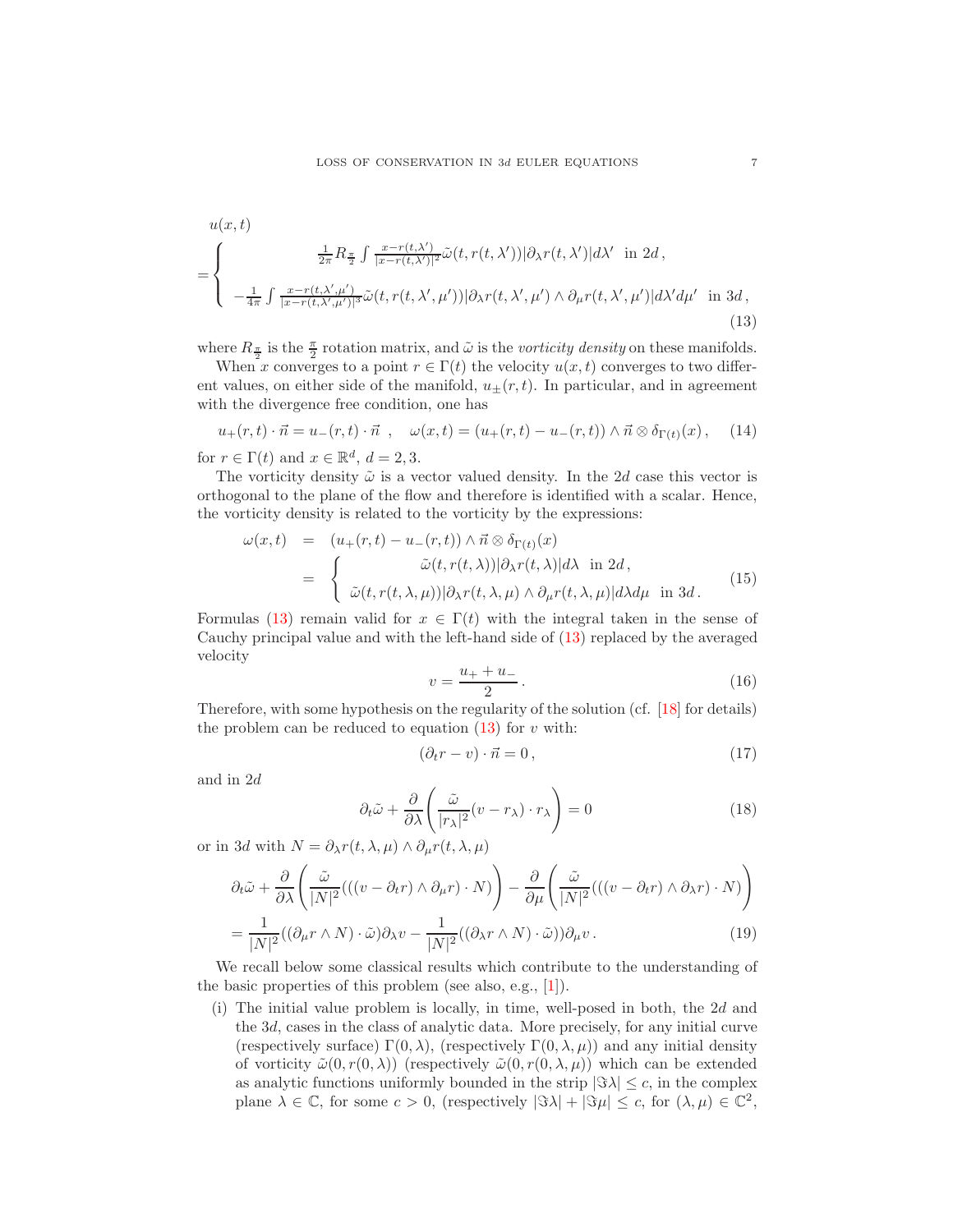and for some  $c > 0$ ) there exists a finite time T and a constant C such that the initial value problem  $(17)$  and  $(18)$  (respectively,  $(17)$  and  $(19)$ ) has, for  $0 \leq t < T$ , a unique solution which is analytic in the strip  $|\Im \lambda| \leq C(T - t)$ (respectively  $|\Im \lambda| + |\Im \mu| \leq C(T - t)$ ) (cf. [\[27\]](#page-12-15)).

(ii) There exist in  $2d$  (to the best of our knowledge this issue has not been addressed in 3*d*) analytic solutions that become singular in finite time. This has been first observed by numerical simulations of Baker, Meiron and Orszag [\[21\]](#page-12-17), then Duchon and Robert [\[11\]](#page-12-0) have shown the existence of a very large class of singularities which can be reached in a finite time by analytic solutions. Eventually, Caflisch and Orellanna [\[3\]](#page-11-3) have constructed analytic solutions, for  $0 \leq t < T$ , which exhibit a cusp as t approaches T. Specifically, with  $0 < \nu < 1$  they have shown that their solutions satisfy:

$$
\begin{aligned}\n&\lim_{t \to T} (\Gamma(t, \cdot), \tilde{\omega}(t, r(t, \cdot))) \\
&= (\Gamma(T, \cdot), \tilde{\omega}(T, r(T, \cdot))) \begin{cases}\n&\notin C^{1, \nu} \times C^{\nu} \\
&\in C^{1, \nu'} \times C^{\nu'}\n\end{cases} \text{ for every } \nu' \in (0, \nu).\n\end{aligned}
$$

(iii) In 2d : If in a  $(t, \lambda)$  neighborhood of a point  $(t_0, \lambda_0)$  the vorticity density,  $\tilde{\omega}(t, r(t, \lambda))$ , does not vanish and if the functions  $r(t, \lambda), \tilde{\omega}(t, r(t, \lambda))$  have some limited regularity then in fact they are analytic in this neighbourhood. By a limited regularity we mean, for instance, that in this neighborhood

$$
(r(t,\cdot),\tilde{\omega}(t,r(t,\cdot))\in C^{1,\alpha}\times C^{\alpha} \tag{20}
$$

$$
|\lambda - \lambda'| \le C |r(t, \lambda) - r(t, \lambda')|, \text{ with some constant } C < \infty.
$$
 (21)

<span id="page-7-0"></span>The hypothesis  $(21)$  is called the *chord-arc property*, and the hypothesis  $(20)$ matches perfectly the example studied in  $\boxed{3}$ . In fact under the chord-arc hypothesis a refined version of this statement has been obtained by Wu [\[29\]](#page-12-2), which matches some numerical observations made by Krasny [\[13\]](#page-12-18). The consequence of this observation is that solutions with limited regularity do not exist in 2d. That is, if at some time  $t_0$  and at some point  $\lambda_0$  the solution,  $(r(t, \lambda), \tilde{\omega}(t, r(t, \lambda))$ , ceases to be analytic then it cannot be of limited regular-ity at a later time. For instance the solution of [\[3\]](#page-11-3) is no longer in  $C^{1,\nu'} \times C^{\nu'}$ , for any  $\nu' > 0$ , for  $t > T$ .

**Remark 3.** The hypothesis that  $\tilde{\omega}(t, r(t, \lambda))$  does not vanish is natural. This is because if  $\tilde{\omega}$  vanishes near  $(t_0, \lambda_0)$  then there is no more interface, and the ellipticity as described below is lost. This will appear explicitly in formulas [\(29\)](#page-8-0) and [\(30\)](#page-8-0) below.

The clue in the above 2d results, which have been described under different forms in [\[11\]](#page-12-0), [\[14\]](#page-12-1) and [\[29\]](#page-12-2), lies in the fact that under the above hypothesis the problem is locally a *small* perturbation of a linear elliptic system. Indeed, since this analysis is local one can assume, without loss of generality, that  $\Gamma(t)=(x, \epsilon y(x, t))$  is a graph.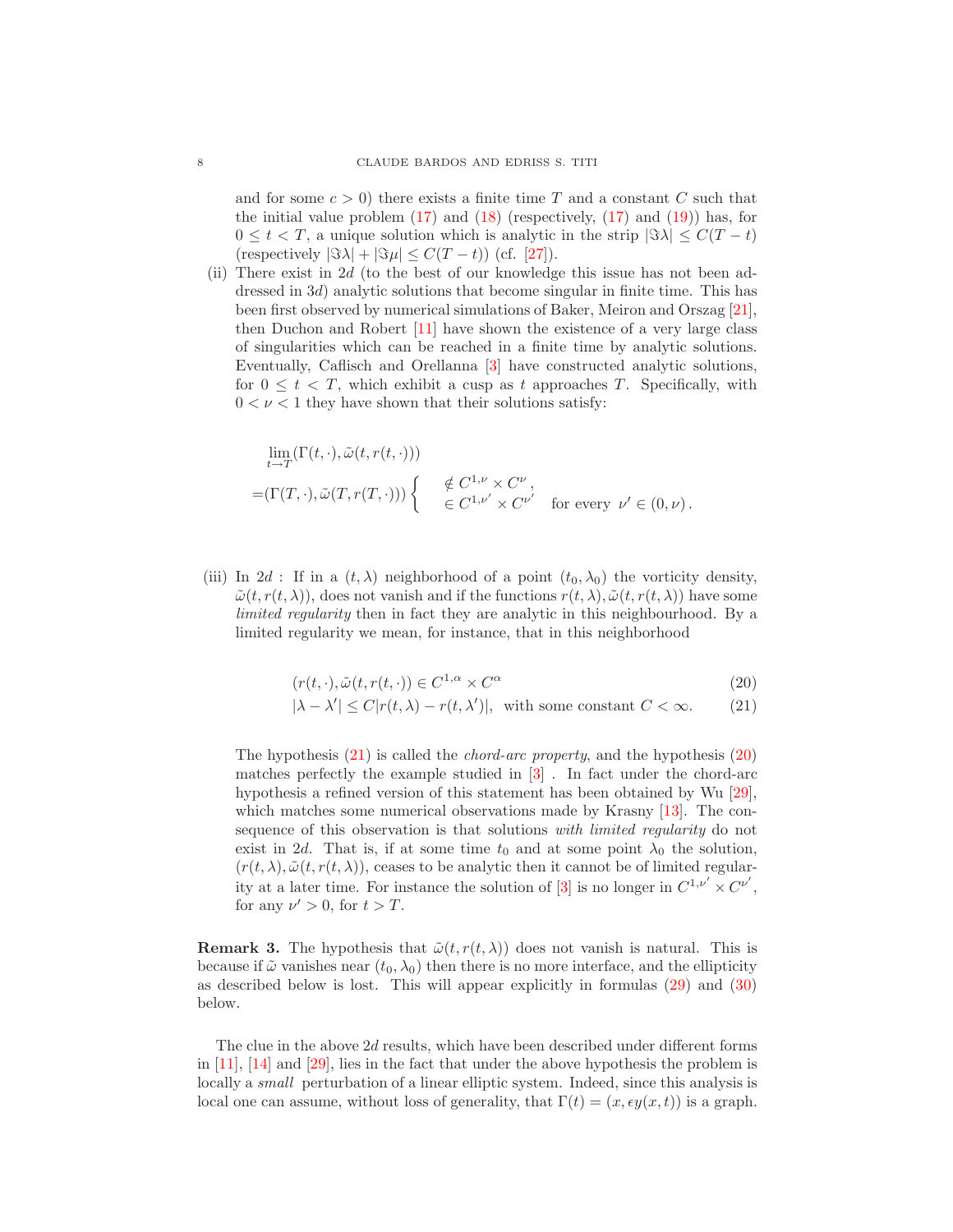<span id="page-8-1"></span>As a result, equations  $(16)$ ,  $(17)$  and  $(18)$  are equivalent to the system:

$$
\partial_t y - v_2 = (v_1 \partial_x y), \tag{22}
$$

$$
\partial_t \tilde{\omega} + \partial_x (v_1 \Omega_0) = -\epsilon \partial_x (v_1 \tilde{\omega}), \qquad (23)
$$

$$
v_1(x,t) = -\frac{1}{2\pi}PV.\int \frac{y(x,t) - y(x',t)}{(x-x')^2 + \epsilon^2(y(x,t) - y(x',t))^2}(\Omega_0 + \epsilon\tilde{\omega})dx',
$$
 (24)

$$
v_2(x,t) = \frac{1}{2\pi} P.V. \int \frac{x - x'}{(x - x')^2 + \epsilon^2 (y(x,t) - y(x',t))^2} (\Omega_0 + \epsilon \tilde{\omega}) dx'. \tag{25}
$$

For small values of  $\epsilon$ , this system describes a small perturbations in  $\mathbb{R}^2$  about the stationary solution

$$
y(x, 0) = 0, u_{-} = \frac{\Omega_0}{2}, u_{+} = -\frac{\Omega_0}{2}.
$$

<span id="page-8-2"></span>Indeed, for functions f and y in  $C^1$ , with  $\frac{\partial y}{\partial x}$  bounded, the expansion

$$
\frac{1}{\pi}P.V. \int \frac{f(x) - f(x')}{(x - x')^2 + \epsilon^2 (y(x, t) - y(x', t))^2} dx' =
$$
\n
$$
\frac{1}{\pi} P.V. \int \frac{f(x) - f(x')}{(x - x')^2} \left(1 + \sum_{n \ge 1} (-1)^n \epsilon^{2n} \left(\frac{y(x) - y(x')}{x - x'}\right)^2\right) dx' \tag{26}
$$

leads to the introduction of the operators (Hilbert transform):

$$
Hf(x) = \frac{1}{\pi} P.V. \int \frac{1}{x - x'} f(x') dx' = \mathcal{F}^{-1}(-i \text{sgn}(\xi) \hat{f}(\xi))
$$
 (27)

$$
|D|f(x) = \frac{1}{\pi} P.V. \int \frac{f(x) - f(x')}{(x - x')^2} = \partial_x (Hf(x)) = \mathcal{F}^{-1}(|\xi|\hat{f}(\xi)). \tag{28}
$$

This in turn gives, together with formulas  $(22)-(26)$  $(22)-(26)$  $(22)-(26)$ , for the perturbation about the stationary solution the system:

$$
\partial_t y_x - \Omega_0 |D| \tilde{\omega} = \epsilon F(y_x, \tilde{\omega})_x
$$
  

$$
\partial_t \tilde{\omega} - |D| y_x = \epsilon G(y_x, \tilde{\omega})_x,
$$

<span id="page-8-0"></span>where in the right-hand side  $F$  and  $G$  are first order operators. Eventually with the introduction of the "Laplacian" one has:

$$
\partial_{tt}(y_x) + \Omega_0^2 \partial_{xx}(y_x) = \epsilon(\partial_t (F(y_x, \tilde{\omega})_x) + |D|(\epsilon G(y_x, \tilde{\omega})_x), \tag{29}
$$

$$
\partial_{tt}(\tilde{\omega}) + \Omega_0^2 \partial_{xx}(\tilde{\omega}) = \epsilon(|D|(F(y_x, \tilde{\omega})_x) + \partial_t(\epsilon G(y_x, \tilde{\omega})_x). \tag{30}
$$

We remark that Example 2 is not an exact solution of the 3d Kelvin-Helmholtz problem due to the fact that in this case the function

$$
\partial_{x_1}u_3(x_1)
$$

is not, as in the Example 1, a Dirac mass. However, we conjecture, and that may be the object of future contribution, that a solution of the 2d Euler equations with a vorticity of the form

$$
\nabla \wedge u(.,t) = \omega_1(t) \otimes \delta_{\Gamma(t)} + \omega_2(t)
$$
\n(31)

with  $r(t, \lambda), \omega(t, r(t, \lambda))$  having some limited regularity in the above sense and  $\omega_2 \in$  $C^{1+\alpha}(\Omega \times \mathbb{R}_t)$  will exhibit the same type of smoothing effect as in the case of the 2d Kelvin-Helmholtz. For instance under these hypothesis the surface  $\Gamma(t)$  should belong to  $C^{\infty}$ , or even analytic. The intuition for this conjecture stems from the fact that equation [\(15\)](#page-6-5) is modified by the addition of lower order terms, hence the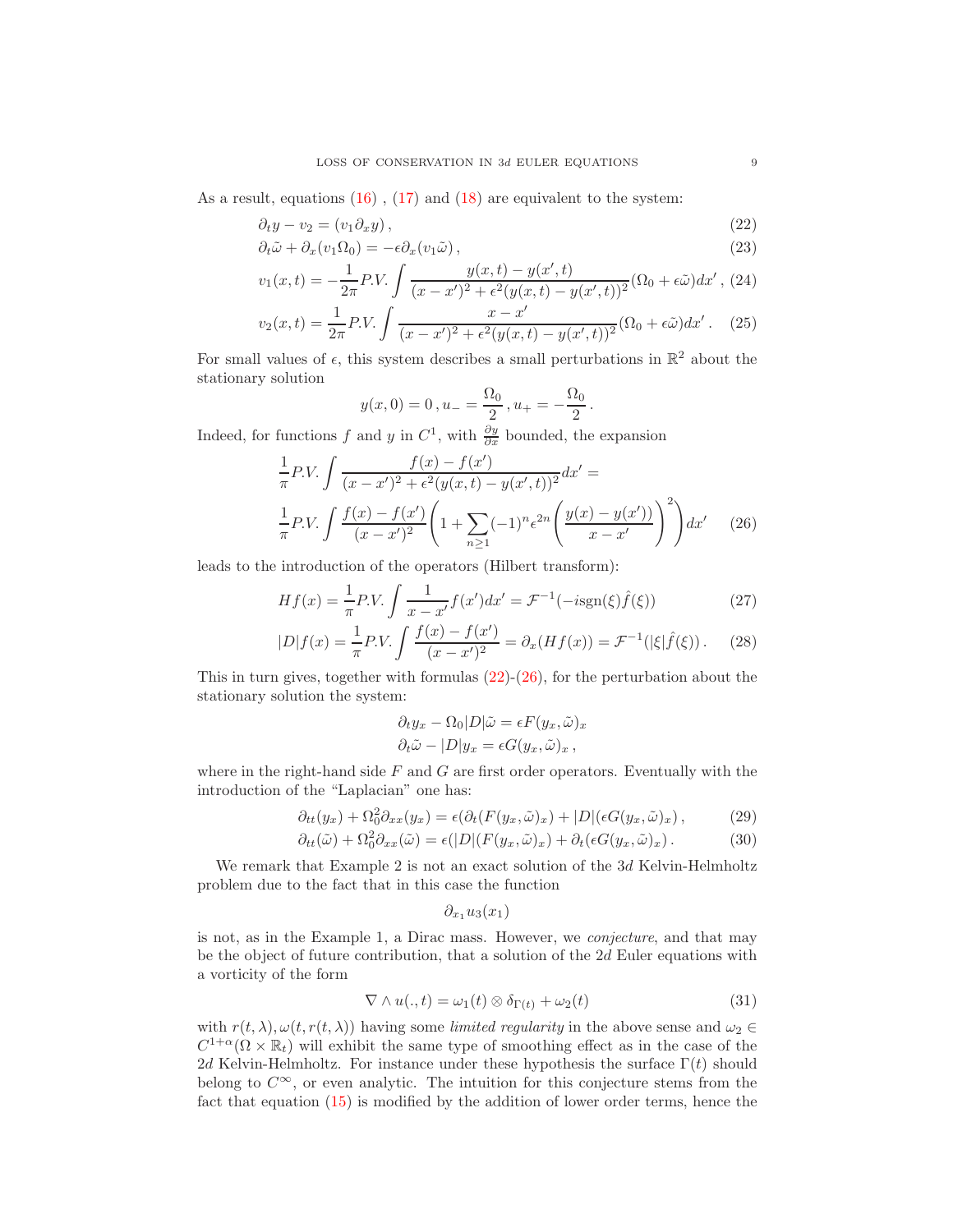conclusions are expected to be similar. Now for the Example 2; this regularity property is not true for the surface

$$
\Gamma(t) = \{(x_1, x_2, x_3) | x_1 = tu_1(x_2)\}.
$$

The reason for the difference would be that in 2d the smoothing effect is due to the ellipticity of the linearized operator while in  $3d$  the situation is different as follows: As it was done in 2d case, we consider a local perturbation about the stationary solution. In this situation we assume (following the notation of [\[27\]](#page-12-15) or [\[4\]](#page-11-4)) that  $\Gamma(t)$  can be parameterized in the form  $x_3 = \epsilon x(x_1, x_2, t)$ , and reduce the analysis to the properties of the small perturbation about the stationary state  $x_3 = 0, \tilde{\omega}^0(x_1, x_2) = (\tilde{\omega}_1^0, \tilde{\omega}_2^0, 0)$ . The leading part of the perturbed equations (as was done above in the  $2d$  case) is the linear operator (written in the  $2d$  Fourier variables  $k = (k_1, k_2)$ , the dual of  $(x_1, x_2)$ 

$$
\partial_t \begin{pmatrix} \hat{x}_3 \\ \hat{\omega}_1 \\ \hat{\omega}_2 \\ \hat{\omega}_3 \end{pmatrix} = \mathcal{A} \begin{pmatrix} \hat{x}_3 \\ \hat{\omega}_1 \\ \hat{\omega}_2 \\ \hat{\omega}_3 \end{pmatrix}
$$
(32)

where

$$
\mathcal{A} = \begin{pmatrix}\n0 & \frac{i}{2}\sin\theta & -\frac{i}{2}\cos\theta & 0 \\
-\frac{i}{2}|k|^2|\tilde{\omega}^0|^2\sin\theta & 0 & 0 & \frac{1}{2}(k \cdot \tilde{\omega}^0)\sin\theta \\
\frac{i}{2}|k|^2|\tilde{\omega}^0|^2\cos\theta & 0 & 0 & -\frac{1}{2}(k \cdot \tilde{\omega}^0)\cos\theta \\
0 & -\frac{1}{2}(k \cdot \tilde{\omega}^0)\sin\theta & \frac{1}{2}(k \cdot \tilde{\omega}^0)\cos\theta\n\end{pmatrix},
$$
\n(33)

with  $k = (k_1, k_2) = |k|(\cos \theta, \sin \theta).$ 

The eigenvalues of the matrix  $\mathcal A$  are

$$
\{0,0,-\frac{1}{2}|k\wedge\tilde{\omega}^0|,\frac{1}{2}|k\wedge\tilde{\omega}^0|\}\ .
$$

Therefore, the first order pseudo-differential operator

$$
\partial_t - \mathcal{A}
$$

is no longer elliptic, as the situation is in the 2d case (see  $(29)-(30)$  $(29)-(30)$  $(29)-(30)$ ).

4. Energy conservation for rough solutions. It has been conjectured by Onsager [\[22\]](#page-12-3) that for some weak solutions of the 3d Euler equations the decay in energy would be related to some loss of regularity in these solutions. Arguing by some dimensional analysis, the Hölder exponent  $1/3$  appears to be a critical value of such regularity.

On the one hand, it has been shown rigorously in [\[7\]](#page-12-19) that the formal conservation of energy in the 3d Euler Equations is in fact true for any weak solution which is slightly more regular than the Besov space  $\mathcal{B}_{3,\infty}^{\frac{1}{3}}$  (see also [\[5\]](#page-11-5) and [\[12\]](#page-12-20)). On the other hand, the existence of very weak solutions *wild solutions* that become identically 0 after a finite time has been established in [\[24\]](#page-12-21), [\[25\]](#page-12-22) and most recently in [\[8\]](#page-12-8). Moreover, it is commonly believed that for solutions which are slightly weaker than  $\mathcal{B}_{3,\infty}^{\frac{1}{3}}$  there might be no conservation of energy. In fact Eyink [\[12\]](#page-12-20) has constructed a function  $u_0(x) \in C^{0,\frac{1}{3}}$  which cannot be the initial data of any weak solution which conserves the energy. This, however, is not a complete counter example because the existence of weak solutions for the 3d Euler equations with such initial data is still an open problem.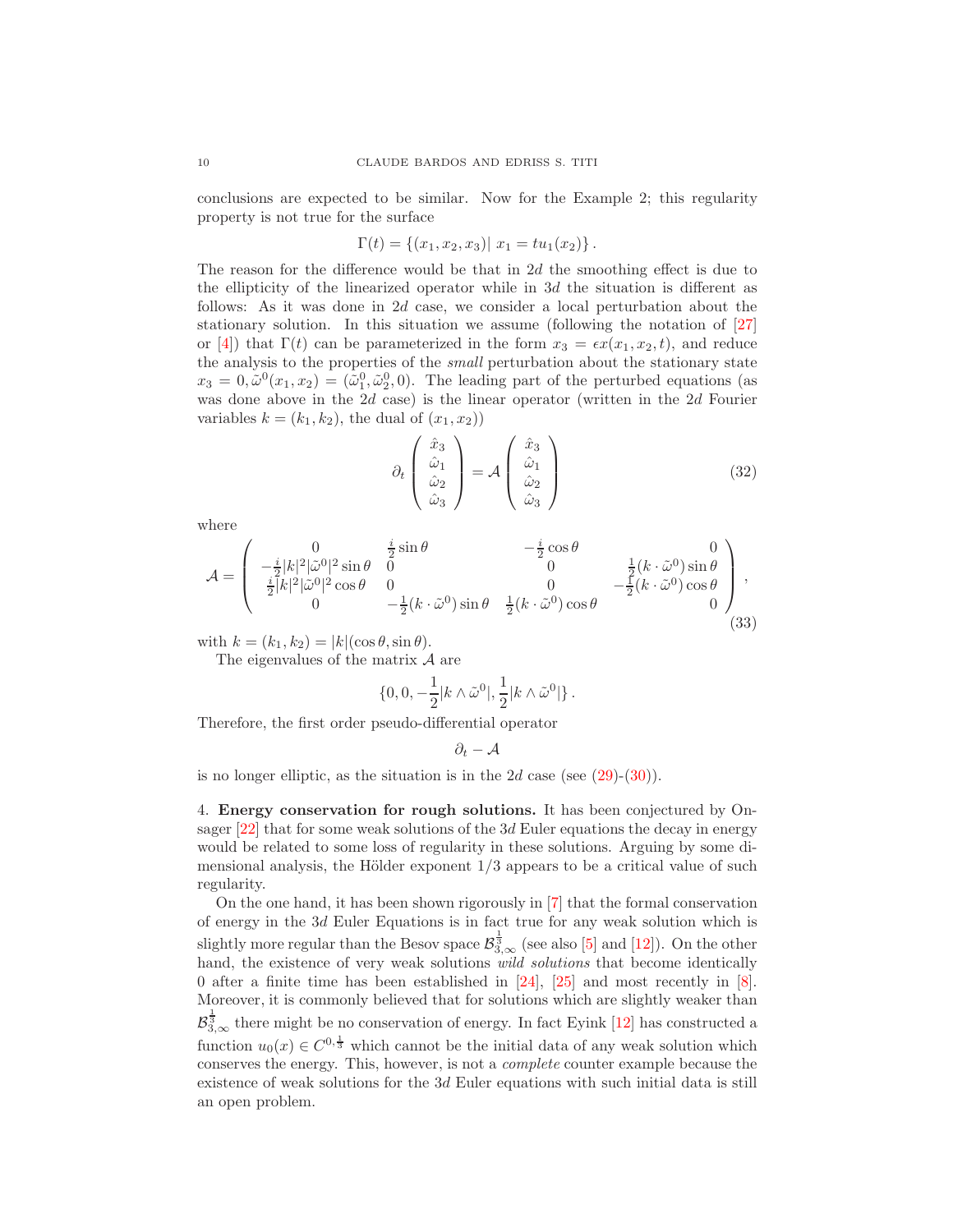With the shear flow solution of the 3d Euler equations:

$$
u(x,t) = (u_1(x_2), 0, u_3(x_1 - tu_1(x_2)))
$$

in the torus  $(\mathbb{R}/\mathbb{Z})^3$ , it follows from Theorem [1.2,](#page-1-3) with  $u_1, u_3 \in L^2(\mathbb{R}/\mathbb{Z})$ , that there is no hope for a general theorem stating that the conservation of energy implies some type of regularity.

Observe that the hypothesis on the initial data here are much weaker than those for which the Onsager conjecture is stated in [\[7\]](#page-12-19), [\[12\]](#page-12-20) or [\[26\]](#page-12-23) (see also [\[5\]](#page-11-5)).

In [\[26\]](#page-12-23) Shvydkoy considers the energy conservation for weak solutions of the Euler equations with singularities on a curve (in  $2d$ ) and on a surface (in  $3d$ ). This class of solutions includes the Kelvin-Helmholtz problem discussed in section [3.](#page-4-0) In fact the results in [\[26\]](#page-12-23) turn out to be more relevant for the Kelvin-Helmholtz problem in the three-dimensional case rather than in two-dimensional one. The reason being, as we have mentioned in section  $3$  above, that in the  $2d$  case a minimal regularity for the Kelvin-Helmholtz problem implies analyticity; and therefore the conservation of energy of the solutions follows, while in the 3d case the ellipticity of the linearized operator is no longer true and there is room for less regular (non-analytic), and possibly singular, surface solution of the 3d Kelvin-Helmholtz problem. In agreement with this observation we propose the following example. Consider in Theorem [1.2](#page-1-3) the shear flow [\(1\)](#page-1-1) in the torus  $(\mathbb{R}/\mathbb{Z})^3$ , with  $u_1, u_3 \in L^2(\mathbb{R}/\mathbb{Z})$ , such that  $u_1(x_2)$ coincides, near  $x_2 = 0$ , with the function  $\sin \frac{1}{x_2}$ , and  $u_3(x_1)$  coincides, near  $x_1 = 0$ , with the function  $sgn(x_1)$ . Then by virtue of Theorem [1.2](#page-1-3) the shear flow

$$
u(x,t) = (u_1(x_2), 0, u_3(x_1 - tu_1(x_2))
$$

is a weak solution of the 3d Euler equations which conserves the energy and which does not satisfy the hypothesis that are given in [\[26\]](#page-12-23).

5. Conclusion. We have used the simplest example of a genuinely  $3d$  flow to obtain the following observations concerning the Euler equations:

- (i) In the class of Hölder spaces the space  $C<sup>1</sup>$  is the critical space for the initial value problem of the 3d Euler equations to be locally, in time, well-posed in the sense of Hadamard. Old and classical results [\[16\]](#page-12-7) (see also [\[2\]](#page-11-2) and [\[20\]](#page-12-6)) have shown that the 3d Euler equations are well-posed in  $C^{1,\alpha}$ , for every  $\alpha \in (0,1]$ , while we have shown in section  $2$  that the  $3d$  Euler equations are not well-posed in  $C^{\beta}$ , for any  $\beta \in (0, 1)$ . This observation is also in agreement with the recent result of Pak and Park [\[23\]](#page-12-12), who have established the local well-posed, of the 3d Euler equations, in the Besov space  $B^1_{\infty,1}$ . The consistency between our result and that of [\[23\]](#page-12-12) is clear from the inclusion relations  $C^{1,\alpha} \subset B^1_{\infty,1} \subset C^1$ . Moreover, and as we have noted in Remark [1,](#page-4-1) the analysis in section [2](#page-2-2) can be adapted in more exotic spaces, namely, the shear flow solutions,  $(1)$ , of the 3d Euler equations will provide examples of instabilities (i.e., the Cauchy problem is not well-posed) in the in the Besov space  $B^1_{\infty,\infty}$ , and in the Triebel-Lizorkin space  $F_{\infty,2}^1$ .
- (ii) The Kelvin-Helmholtz problem refers to a free boundary problem where in the 2d case limited regularity implies analyticity. We show that in 3d, for closely related problems constructed with the shear flow, this property is no more true. We propose an explanation for this striking difference between the  $2d$ and 3d case. This explanation is based on the fact that the linearized operator of the Kelvin-Helmholtz problem is no longer elliptic in 3d as the situation is in the 2d case.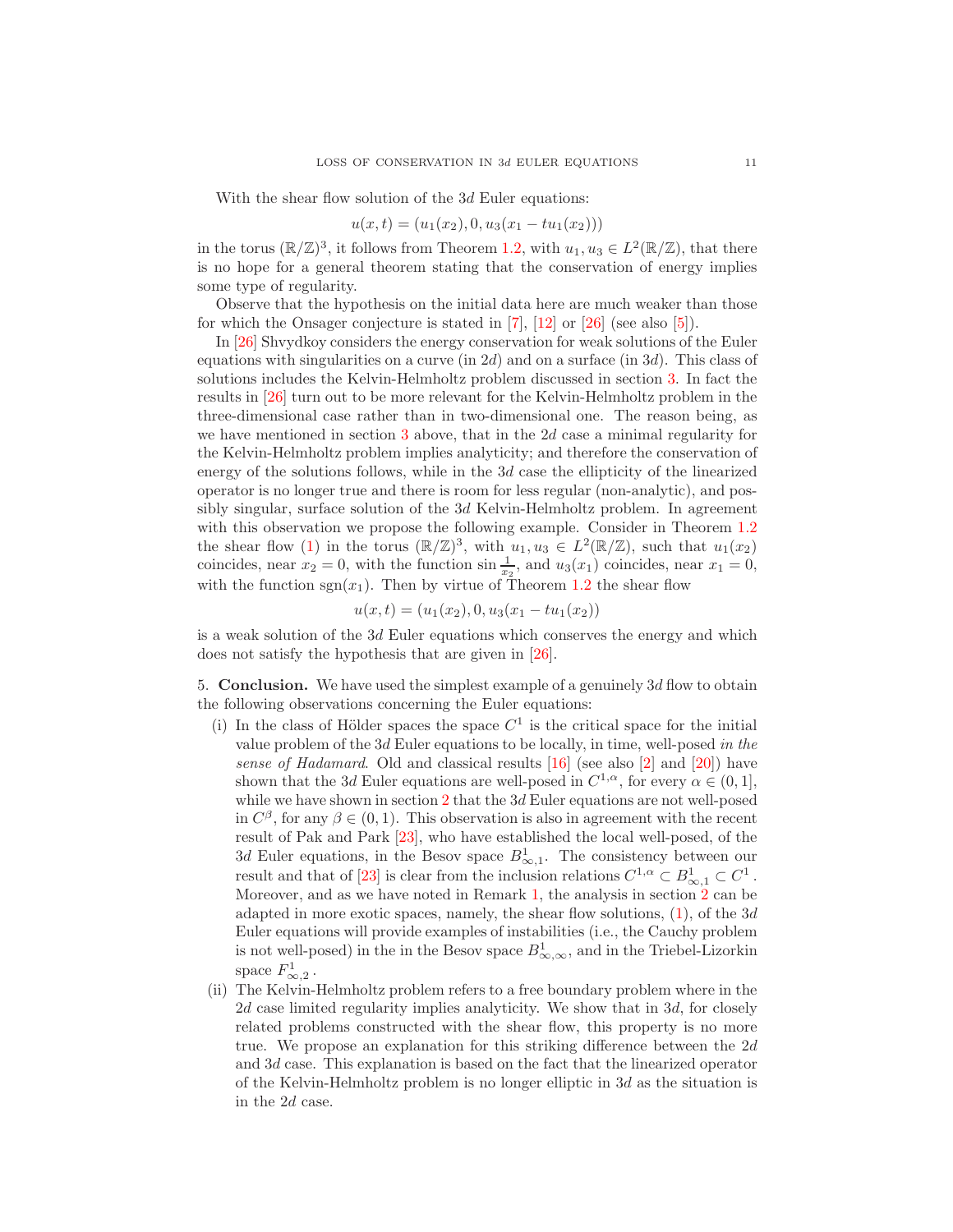(iii) The relation between dissipation of energy and loss of regularity is an essential issue in the statistical theory of turbulence, in relation with the Kolmogorov Obukhov law. It has been shown in the deterministic framework that a regularity of this type implies conservation of energy. With the shear flow example we have shown that there is no hope for a converse statement (even in the case of solutions singular on a *slit* as in  $[26]$ ). We observe that in  $[8]$  De Lellis and Szekelyhidi constructed (see cf. Theorem 1.1 a ) an infinite set of weak solutions

$$
u \in C(\mathbb{R}_t; L^2(\mathbb{R}^3))
$$

which satisfy both the strong and local energy equality (in the sense of Definition 2.4 of [\[8\]](#page-12-8)) hence conserve energy.

The above observations may not invalidate the common physical belief because the Kolmogorov Obukhov law belongs to the statistical theory of turbulence, where statements and results are true in some averaged sense . On the other hand, our family of shear flow examples are genuinely laminar and therefore not "turbulent." They are particular enough to be of measure zero with respect to any reasonable *ensemble measure* compatible with the statistical theory of ideal (inviscid) turbulent flows (let us recall that, to the best of our knowledge, no such measure has been constructed, up to now, with full mathematical rigor).

Eventually the construction of [\[8\]](#page-12-8) involves limit of oscillating solutions and therefore is not explicit but closer to the intuition of turbulence. It also relies on the Baire category theorem. Hence it generates a residual set of solutions which is dense in  $C(\mathbb{R}_t; L^2_{weak}(\mathbb{R}^3))$ . A tentative justification of the fact that 'in the statistical theory of turbulence conservation of energy may in general imply some regularity of the underlined solutions' would be similar to the situation in classical analysis theory where a dense set may well be a set of measure zero.

Acknowledgments. Claude Bardos would like to thank the University of California, Irvine and the Weizmann Institute of Science for their warm hospitality where part of this work was completed. The authors wish also to thank the anonymous referee for comments leading to the present improved version and the organizers of the Oberwolfach Workshop ID 0930 on Navier-Stokes equations (July 2009) where the material of this contribution was presented and discussed. This work was supported in part by the NSF grant no. DMS-0708832, and by the ISF grant no. 120/06.

## **REFERENCES**

- <span id="page-11-0"></span>[1] C. Bardos and E. S. Titi, *Euler equations of incompressible ideal fluids*, Uspekhi Matematicheskikh Nauk, UMN, 62 (2007), 5-46; Also in Russian Mathematical Surveys, 62 (2007), 409–451.
- <span id="page-11-2"></span>[2] J. T. Beale, T. Kato and A. Majda, Remarks on the breakdown of smooth solutions for the 3D Euler equations, Commun. Math. Phys., 94 (1984), 61–66.
- <span id="page-11-3"></span>[3] R. Caflisch and O. Orellana, Singular solutions and ill-posedness for the evolution of vortex sheets, SIAM J. Math. Anal., 20 (1989), 293-307.
- <span id="page-11-4"></span>[4] S. Chandrasekhar, "Hydrodynamic and Hydromagnetic Stability," Oxford: Clarendon Press 1961.
- <span id="page-11-5"></span>[5] A. Cheskidov, P. Constantin, S. Friedlander and R. Shvydkoy, Energy conservation and Onsager's conjecture for the Euler equations, Nonlinearity, 21 (2008), 1233-1252.
- <span id="page-11-1"></span>[6] P. Constantin, On the Euler equations of incompressible fluids, Bulletin, AMS, 44 (2007), 603–621.